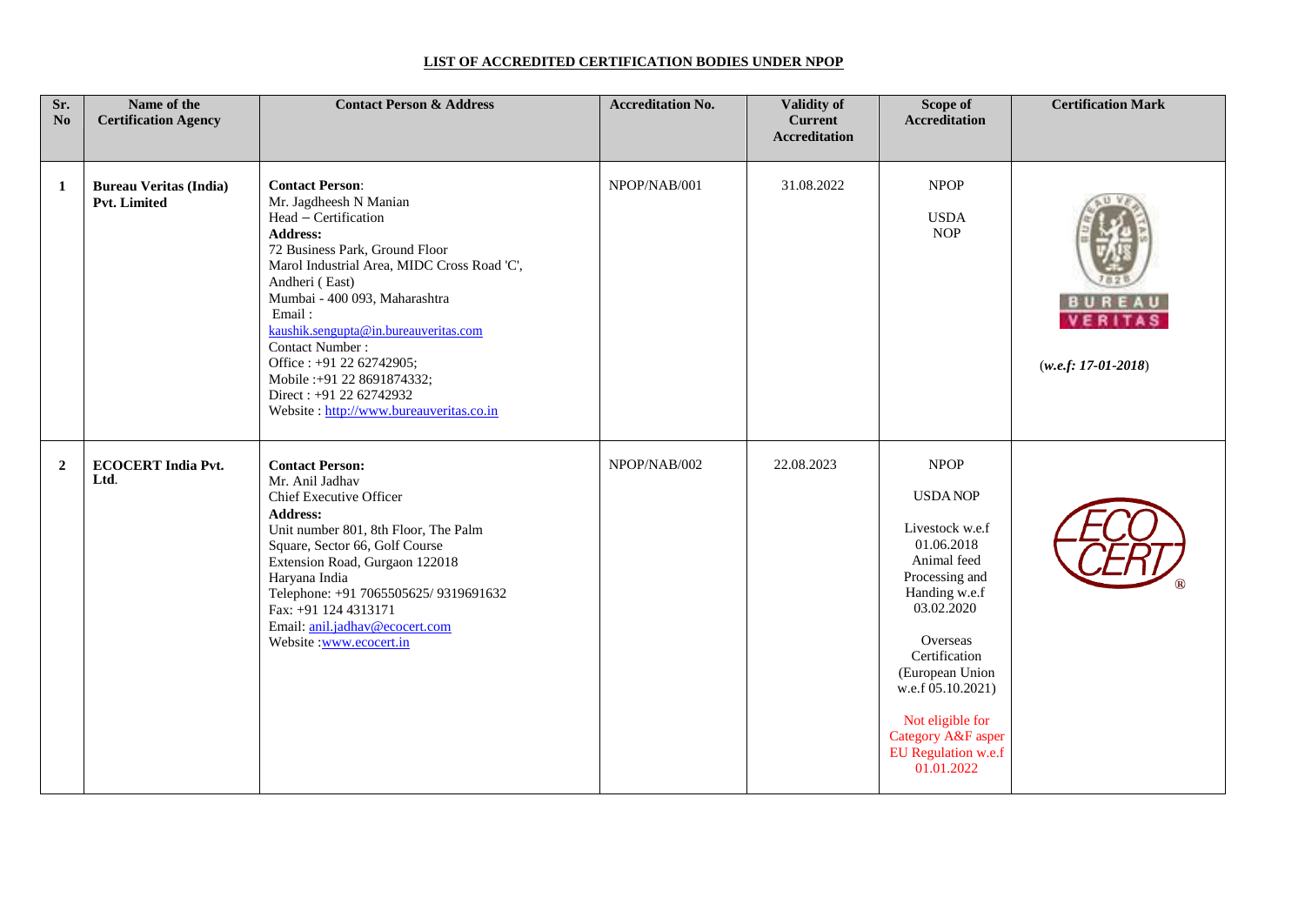| Sr.<br>N <sub>0</sub> | Name of the<br><b>Certification Agency</b>                         | <b>Contact Person &amp; Address</b>                                                                                                                                                                                                                                                                                             | <b>Accreditation No.</b> | <b>Validity of</b><br><b>Current</b><br><b>Accreditation</b> | Scope of<br><b>Accreditation</b>                                                                                                                                                                                        | <b>Certification Mark</b> |
|-----------------------|--------------------------------------------------------------------|---------------------------------------------------------------------------------------------------------------------------------------------------------------------------------------------------------------------------------------------------------------------------------------------------------------------------------|--------------------------|--------------------------------------------------------------|-------------------------------------------------------------------------------------------------------------------------------------------------------------------------------------------------------------------------|---------------------------|
| 3                     | <b>IMO Control Pvt. Ltd.</b>                                       | <b>Contact Person:</b><br>Mr. Umesh Chandrasekhar<br>Director<br><b>Address:</b><br>No. 3627, 1st Floor, 7th Cross, 13th ' G '<br>Main, H.A.L. 2 <sup>nd</sup> Stage, Bangalore-<br>560 008.<br>Tel. No: +91-80-25285883, 25201546,<br>25215780<br>Fax:0091-80-25272185<br>Email:imo@imocontrol.in<br>Website:www.imocontrol.in | NPOP/NAB/003             | 28.09.2022                                                   | <b>NPOP</b><br><b>USDA</b><br><b>NOP</b>                                                                                                                                                                                | <b>TRANSPORTER</b>        |
| 4                     | <b>Indian Organic</b><br><b>Certification Agency</b><br>(INDOCERT) | <b>Contact Person:</b><br>Mr. Mathew Sebastian<br><b>Executive Director</b><br><b>Address:</b><br>Kuttamassery, Thottumugham P.O Aluva<br>- 5, Ernakulam District Kerala<br>Telefax: 0484 2922400, 2630908<br>Email: info@indocert.org<br>Website: www.indocert.org                                                             | NPOP/NAB/004             | 24.09.2023                                                   | <b>NPOP</b><br><b>USDA</b><br><b>NOP</b><br>Mushroom<br>w.e.f 15.04.2019<br>Animal Feed Processing<br>and Handling<br>w.e.f 16.07.2020<br>Not eligible for Category<br>$A&F$ as<br>per EU Regulationw.e.f<br>01.01.2022 | <b>INDQCERT</b>           |
| 5                     | <b>Lacon Quality</b><br><b>Certification Pvt.</b><br>Ltd.          | <b>Contact Person:</b><br>Mr. Bobby Issac<br>Director<br><b>Address:</b><br>Chenathra, Theepany, Thiruvalla -<br>689 101 (Kerala)<br>Tel. No: 0469 2606447<br>Fax: 0469 2631902<br>Email:info@laconindia.com<br>Website:www.laconindia.com                                                                                      | NPOP/NAB/006             | 30.09.2023                                                   | <b>NPOP</b><br><b>USDA</b><br><b>NOP</b><br>Livestock<br>w.e.f 15.04.2019<br>Animal Feed<br>Processing & Handling<br>w.e.f 03.02.2020<br>Not eligible for Category<br>A&F asper EU Regulation<br>w.e.f 01.01.2022       | lacon                     |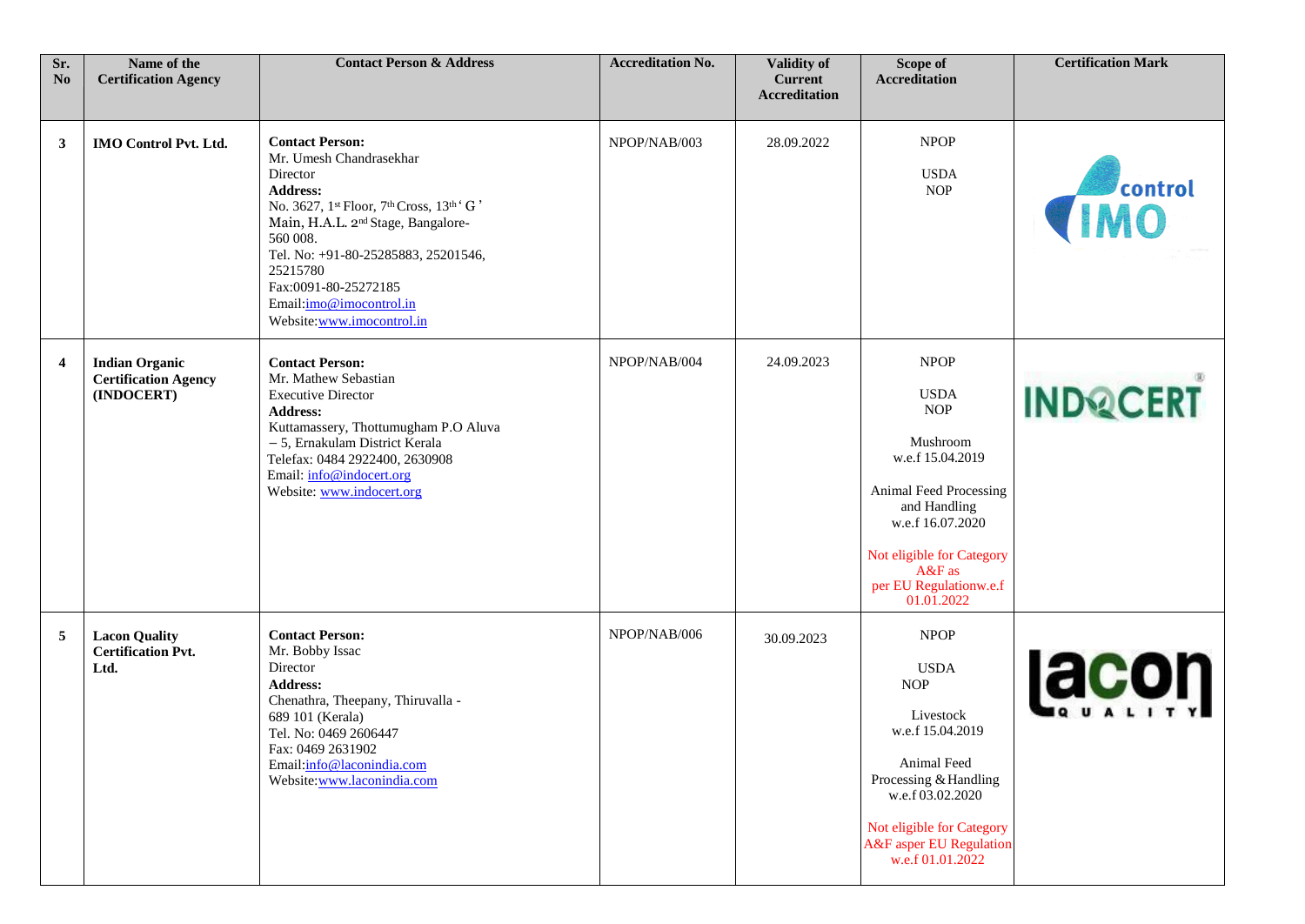| Sr.<br>N <sub>0</sub> | Name of the<br><b>Certification Agency</b>       | <b>Contact Person &amp; Address</b>                                                                                                                                                                                                                                                                                                      | <b>Accreditation No.</b> | <b>Validity of</b><br><b>Current</b> | Scope of<br><b>Accreditation</b>                                                                                                                                                                                                                                                                                                                                                                                                                                          | <b>Certification Mark</b> |
|-----------------------|--------------------------------------------------|------------------------------------------------------------------------------------------------------------------------------------------------------------------------------------------------------------------------------------------------------------------------------------------------------------------------------------------|--------------------------|--------------------------------------|---------------------------------------------------------------------------------------------------------------------------------------------------------------------------------------------------------------------------------------------------------------------------------------------------------------------------------------------------------------------------------------------------------------------------------------------------------------------------|---------------------------|
|                       |                                                  |                                                                                                                                                                                                                                                                                                                                          |                          | <b>Accreditation</b>                 |                                                                                                                                                                                                                                                                                                                                                                                                                                                                           |                           |
| 6                     | <b>OneCert International</b><br>Private Limited. | <b>Contact Person:</b><br>Mr. Sandeep Bhargava<br>Director<br><b>Address:</b><br>H-08, Mansarovar Industrial Area, Mansarovar Jaipur-<br>302020, Rajasthan<br>Phone & Fax-0141-2395481,6541882,<br>6541883(Direct)<br>Email: info@onecertinternational.com,<br>sandeep@onecertinternational.com<br>Website: www.onecertinternational.com | NPOP/NAB/008             | 20.10.2021                           | NPOP<br><b>USDA</b><br><b>NOP</b><br>Livestock<br>w.e.f 08.04.2016<br>Animal Feed<br>Processing &<br>Handling<br>w.e.f 20.06.2017<br>Aquaculture<br>w.e.f01.06.2018<br>Mushroom<br>w.e.f 15.04.2019<br>Seaweed, Aquatic<br>Plants & Green<br>House Crop<br>Production<br>w.e.f 15.04.2019<br>Not eligible for<br>Category A&F as per<br>EU Regulation w.e.f<br>01.01.2022<br><b>Accreditation has</b><br>been suspended<br>(NPOP & NOP)<br>for 1 year<br>w.e.f 20.10.2021 | $(w.e.f: 23-01-2015)$     |
|                       |                                                  |                                                                                                                                                                                                                                                                                                                                          |                          |                                      |                                                                                                                                                                                                                                                                                                                                                                                                                                                                           |                           |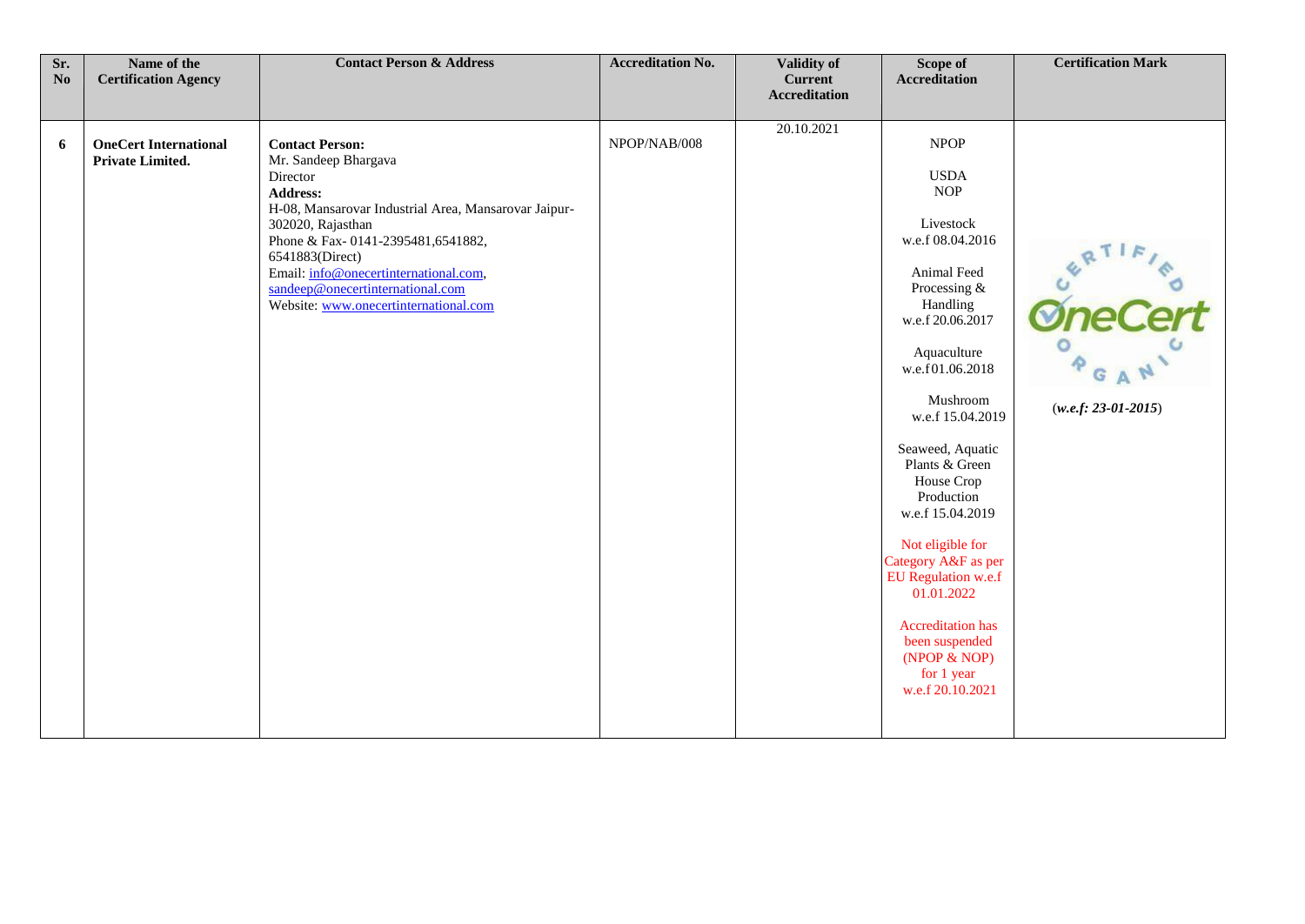| Sr.<br>No      | Name of the<br><b>Certification Agency</b>                     | <b>Contact Person &amp; Address</b>                                                                                                                                                                                                                                                                                                                                                                                                                        | <b>Accreditation No.</b> | <b>Validity of</b><br><b>Current</b><br><b>Accreditation</b> | Scope of<br><b>Accreditation</b>                                                                                                                                                                                                                                                | <b>Certification Mark</b>             |
|----------------|----------------------------------------------------------------|------------------------------------------------------------------------------------------------------------------------------------------------------------------------------------------------------------------------------------------------------------------------------------------------------------------------------------------------------------------------------------------------------------------------------------------------------------|--------------------------|--------------------------------------------------------------|---------------------------------------------------------------------------------------------------------------------------------------------------------------------------------------------------------------------------------------------------------------------------------|---------------------------------------|
| $\overline{7}$ | SGS India Pvt. Ltd.                                            | <b>Contact Person:</b><br>Mr. Soumik Mondal<br>National Certification Manager<br>Address:<br>SGS India Pvt Ltd 226, Udyog<br>Vihar, Phase-I Gurgaon-122016<br>Haryana<br>Tel: +91 124 6776300 Ext 6379<br>91 124 6776379 (Direct) Fax:<br>+911246776403/04 Mobile:<br>+91 8860117818<br>Email: Soumik.Mondal@sgs.com<br>Website: www.sgsgroup.in                                                                                                           | NPOP/NAB/009             | 01.05.2023                                                   | <b>NPOP</b><br><b>USDA</b><br><b>NOP</b>                                                                                                                                                                                                                                        | ORGANIC                               |
| 8              | <b>CU Inspections India Pvt</b><br>Ltd. (w.e.f.<br>19/12/2018) | <b>Contact Person:</b><br>Dr. Binay Kumar Choudhury<br>Chairman<br>Address:<br>22 <sup>nd</sup> & 23 <sup>rd</sup> Floor, B Wing Arihant Aura, Plot No. 13/1,<br>TTC, Opp, Turbhe Railway Station, Thane Belapur<br>Road, MIDC Side, Navi Mumbai<br>- 400705, Maharashtra<br>Tel:<br>+91-22-61294300<br>Fax:+91-22-61294217<br>Mobile: 9969002860<br>Email:<br>cuorganic@controlunion.combkchoudhury<br>@controlunion.com<br>Website: www.controlunion.com | NPOP/NAB/0010            | 28.05.2023                                                   | <b>NPOP</b><br><b>USDA</b><br><b>NOP</b><br>Livestock<br>w.e.f 21.04.2016<br>Seaweed, Aquatic<br>Plants &<br>GreenHouse Crop<br>Production<br>w.e.f 15.04.2019<br>Aquaculture<br>w.e.f15.04.2019<br>Not eligible for<br>Category A&Fas per<br>EU Regulation w.e.f<br>01.01.2022 | :ONTROLUNION<br>$(w.e.f: 01-07-2013)$ |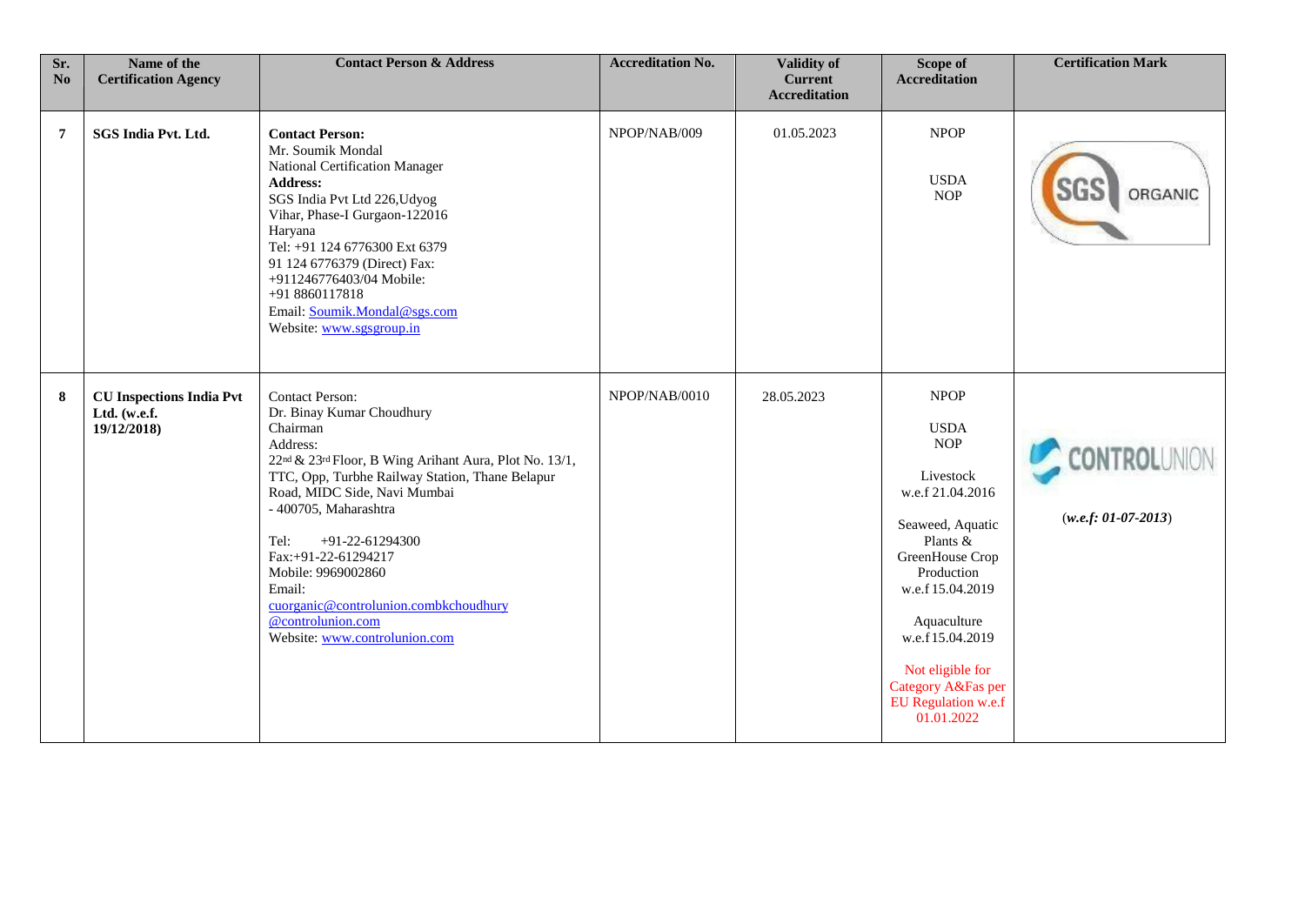| Sr.<br>N <sub>0</sub> | Name of the<br><b>Certification Agency</b>                                                 | <b>Contact Person &amp; Address</b>                                                                                                                                                                                                                                                                                                         | <b>Accreditation No.</b> | Validity of<br><b>Current</b><br><b>Accreditation</b> | Scope of<br><b>Accreditation</b>                                                                                                                                 | <b>Certification Mark</b>    |
|-----------------------|--------------------------------------------------------------------------------------------|---------------------------------------------------------------------------------------------------------------------------------------------------------------------------------------------------------------------------------------------------------------------------------------------------------------------------------------------|--------------------------|-------------------------------------------------------|------------------------------------------------------------------------------------------------------------------------------------------------------------------|------------------------------|
| 9                     | <b>Uttarakhand State</b><br><b>Organic Certification</b><br><b>Agency</b><br>(USOCA)       | <b>Contact Person:</b><br>Sh. Gauri Shankar<br>Director<br><b>Address:</b><br>Third Floor, Krishak Bhavan<br>Mussoorie By Pass Ring Road<br>Nehru Gram, Dehradun, Uttarakhand Tel:<br>0135 2671734<br>Email: info@usoca.org<br>Website: www.usoca.org                                                                                       | NPOP/NAB/0011            | 13.11.2024                                            | <b>NPOP</b><br><b>USDA</b><br><b>NOP</b><br>Livestock<br>w.e.f 08.06.2016<br>Seaweed, Aquatic<br>plants and<br>Greenhouse Crop<br>Production<br>w.e.f 01.06.2018 | <b>USOCA</b><br>NPOP/NAB/001 |
| 10                    | <b>APOF Organic</b><br><b>Certification Agency</b><br>(AOCA)                               | <b>Contact Person:</b><br>Mr. Himanand Semwal Director<br><b>Address:</b><br>Row House No A, Shroff Suhana, Veerbhadra Nagar,<br>Baner, Pune, Maharashtra (Pincode -411045) Landmark-<br>Opp. to<br>Maruti Nexa & Skoda Showroom, (Pashan Highway Side<br>Road)Phone: 7720073202, 8806230301<br>Email: info@aoca.in<br>Website: www.aoca.in | NPOP/NAB/0012            | 28.03.2022                                            | <b>NPOP</b><br><b>Accreditation</b> has<br>not been renewed<br>since 28.03.2022                                                                                  |                              |
| 11                    | Rajasthan State Organic<br><b>Certification Agency</b><br>(RSOCA)<br>$(w.e.f: 24-01-2019)$ | <b>Contact Person:</b><br>Mr. Surendra Kumar JainDirector<br><b>Address:</b><br>3rd Floor, Pant Krishi Bhawan, Janpath,<br>Jaipur 302 005Rajasthan<br>Tel. No.:<br>$0141 -$<br>2227104,Tele<br>Fax:0141-<br>2227456<br>Email: rsoca.admn@gmail.com<br>Website:www.agriculture.rajasthan.gov.in                                              | NPOP/NAB/0013            | 09.10.2022                                            | NPOP USDA<br><b>NOP</b><br>(w.e.f)<br>01.07.2015<br>Livestock w.e.f<br>26.07.2018                                                                                | $(w.e.f: 24-01-2019)$        |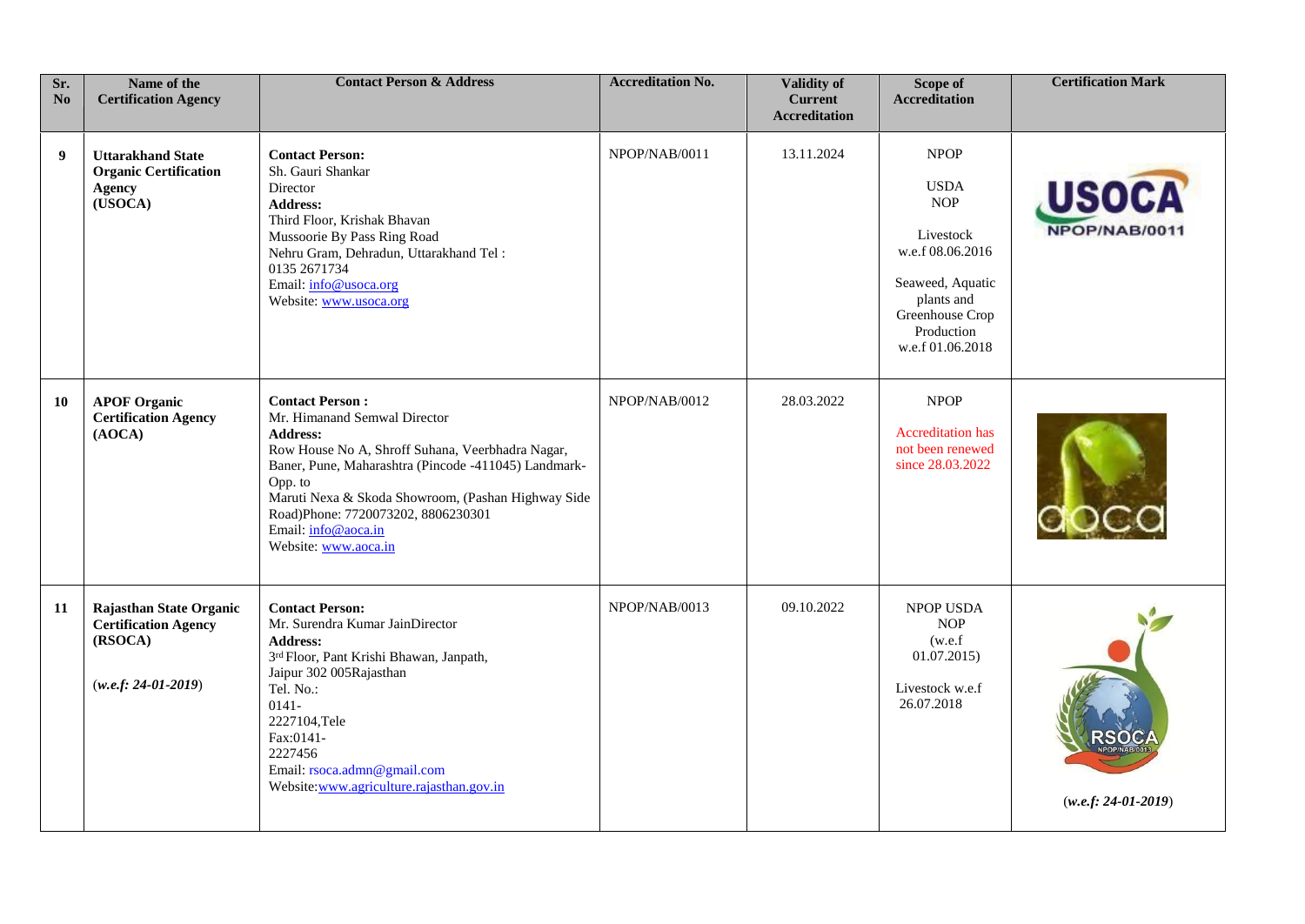| Sr.<br>N <sub>0</sub> | Name of the<br><b>Certification Agency</b>                                                               | <b>Contact Person &amp; Address</b>                                                                                                                                                                                                                                                                                                                                  | <b>Accreditation No.</b> | <b>Validity of</b><br><b>Current</b><br><b>Accreditation</b> | Scope of<br><b>Accreditation</b>                                                                                                                                                                                                     | <b>Certification Mark</b>     |
|-----------------------|----------------------------------------------------------------------------------------------------------|----------------------------------------------------------------------------------------------------------------------------------------------------------------------------------------------------------------------------------------------------------------------------------------------------------------------------------------------------------------------|--------------------------|--------------------------------------------------------------|--------------------------------------------------------------------------------------------------------------------------------------------------------------------------------------------------------------------------------------|-------------------------------|
| 12                    | <b>ISCOP</b> (Indian<br><b>Society for</b><br><b>Certification of</b><br><b>Organic Products</b> )       | <b>Contact Person:</b><br>Prof: Dr. S.R. Sree Rangasamy<br>President<br><b>Address:</b><br>VCS Enclave, No.2/1, Nehru Street<br>B. R. Puram Peelamedu, Coimbatore -<br>641004, Tamil Nadu<br>Tel: 0422-2575566;<br>Mobile: +91 94432 95403<br>Email: iscopcbe@gmail.com<br>Website:www.iscop.org                                                                     | NPOP/NAB/0015            | 30.09.2023                                                   | <b>NPOP</b><br>Accreditation<br>has been<br>reinstated w.e.f.<br>05.10.2021                                                                                                                                                          | CERTIFICATION<br><b>ISCOP</b> |
| 13                    | <b>TQ Cert Services Private</b><br><b>Limited (formerly</b><br><b>FoodCert India Private</b><br>Limited) | <b>Contact person:</b><br>Mr. Tenny Koshy Cherian<br>Director<br><b>Address:</b><br>A Wholly Owned Subsidiary of Tata Projects Limited<br>4th floor, Mithona Towers-I 1-7-80 to 87<br>Prenderghast Road, Secunderabad Telangana -<br>500003<br>Mob: +91 9848335693; 9654803362<br>Email:<br>tq@tqcert.in;tennycherian@tataprojec<br>ts.com<br>Website: www.tqcert.in | NPOP/NAB/0016            | 30.11.2021                                                   | <b>NPOP</b><br><b>USDA NOP</b><br><b>Accreditation</b> has<br>been suspended<br>(NPOP & NOP) for<br>1 year w.e.f.<br>12.01.2022                                                                                                      | TQ<br>$(w.e.f: 07-12-2017)$   |
| 14                    | <b>Aditi Organic</b><br><b>Certifications Pvt. Ltd</b>                                                   | <b>Contact person:</b><br>Mr. Narayana Upadhyaya<br>Director<br><b>Address:</b><br>Aditi Organic Certifications Pvt. Ltd.<br>No. 38, 1st Floor, 20th Main Road, FirstBlock,<br>Rajajinagar, Bengaluru-560010<br>Tel.: +91-08023328134/35/36<br>Fax: +91-80-23373083<br>Mobile: +91-9845064286<br>Email: aditiorganic@gmail.com<br>Website:www.aditicert.net          | NPOP/NAB/0017            | 30.09.2023                                                   | <b>NPOP</b><br><b>USDA NOP</b><br>(w.e.f 1.6.2010)<br>Livestock<br>w.e.f 15.04.2019<br>Overseas<br>Certification<br>(Middle East, NW<br>Asia and<br>neighboring<br>countries)<br>w.e.f 16.07.2020<br>&<br>Africa<br>w.e.f 15.03.2021 | $(w.e.f: 22-10-2014)$         |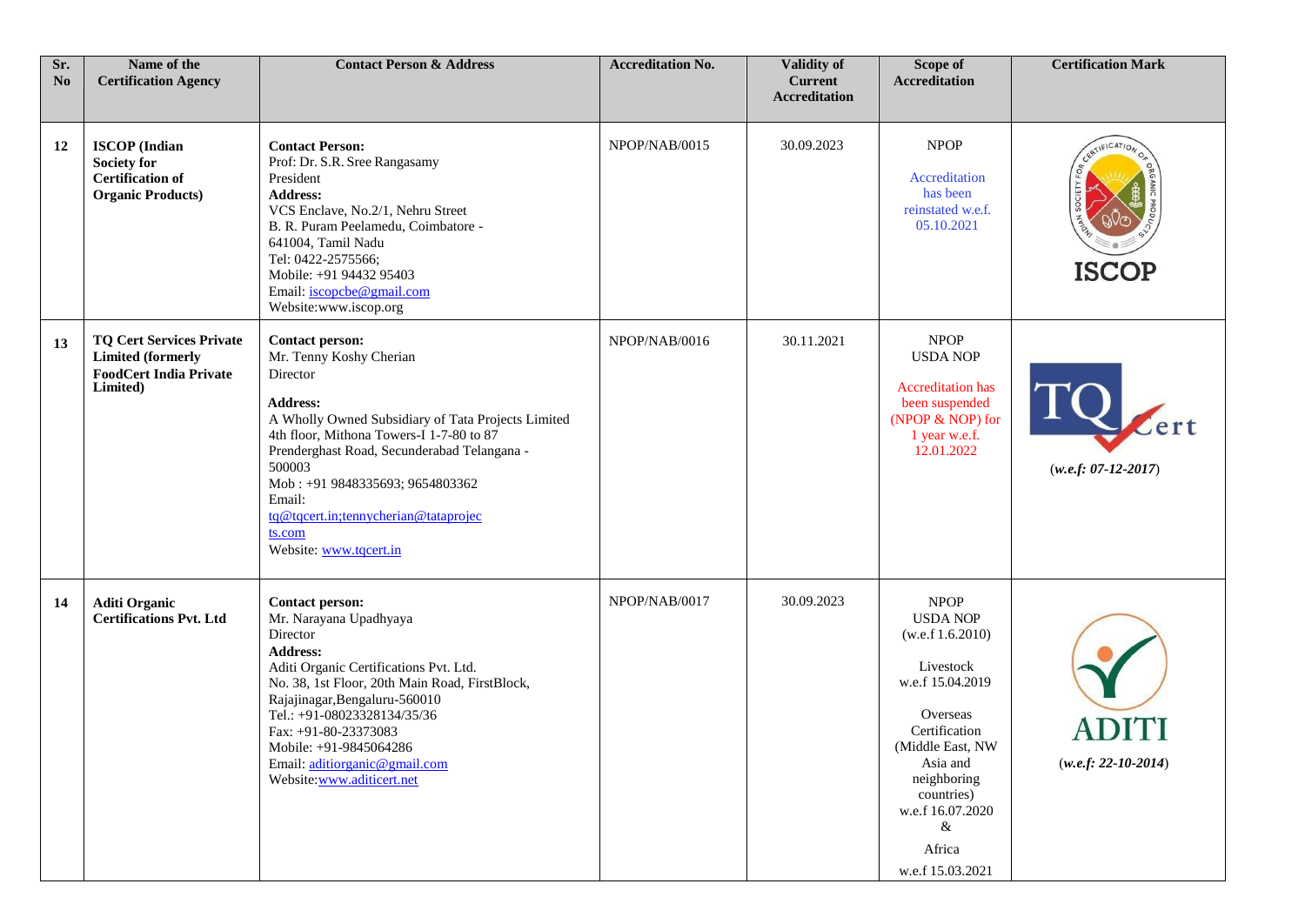| Sr.<br>No | Name of the<br><b>Certification Agency</b>                                     | <b>Contact Person &amp; Address</b>                                                                                                                                                                                                                                                                                                       | <b>Accreditation No.</b> | <b>Validity of</b><br><b>Current</b><br><b>Accreditation</b> | Scope of<br><b>Accreditation</b>                                                 | <b>Certification Mark</b>                                    |
|-----------|--------------------------------------------------------------------------------|-------------------------------------------------------------------------------------------------------------------------------------------------------------------------------------------------------------------------------------------------------------------------------------------------------------------------------------------|--------------------------|--------------------------------------------------------------|----------------------------------------------------------------------------------|--------------------------------------------------------------|
| 15        | Chhattisgarh<br><b>Certification Society,</b><br>India (CGCERT)                | <b>Contact person:</b><br>Atul<br>Kumar<br>Shri<br>Shukla(IFS)<br><b>Chief Executive Officer</b><br><b>Address:</b><br>Campus SFRTI Near Vidhan Sabha Zero<br>point, Baloda Bazar Road, Raipur,<br>Chhattisgarh 493 111<br>Tel: +91-771-2283249<br>Fax: +91-771-2283249<br>Email: cgcert@gmail.com<br>Website: www.cgcert.com             | NPOP/NAB/0018            | 15.09.2024                                                   | <b>NPOP</b>                                                                      |                                                              |
| 16        | <b>Tamil Nadu Organic</b><br><b>Certification</b><br><b>Department (TNOCD)</b> | Contact person:<br>Mr. A. Mathialagan Director<br><b>Address:</b><br>1424 A, Thadagam Road<br>G.C.T Post, Coimbatore - 641013<br>Tamil Nadu<br>Tel.: 04222435080<br>Fax: 04222457554<br>Email: tnocdcbe@gmail.com<br>Website: www.tnocd.net                                                                                               | NPOP/NAB/0019            | 30.09.2024                                                   | <b>NPOP</b>                                                                      |                                                              |
| 17        | <b>Intertek India Pvt.</b><br>Ltd.                                             | <b>ContactPerson:</b><br>Mr. NeerajGupta<br>(Head - Certification, Food Services)<br><b>Address:</b><br>E-20, Block B-1<br>Mohan Cooperative Industrial Estate Mathura Road<br>New Delhi - 110 044<br>Ph: +91-11-4159 5430/<br>+91 9971656236<br>$Fax: +91-11-41595475$<br>E-mail: neeraj.gupta@intertek.com<br>Website: www.intertek.com | NPOP/NAB/0020            | 19.05.2022                                                   | <b>NPOP</b><br><b>Accreditation</b> has<br>been re-instated<br>w.e.f. 05.10.2021 | intertek<br>Total Quality. Assured.<br>$(w.e.f: 02-01-2019)$ |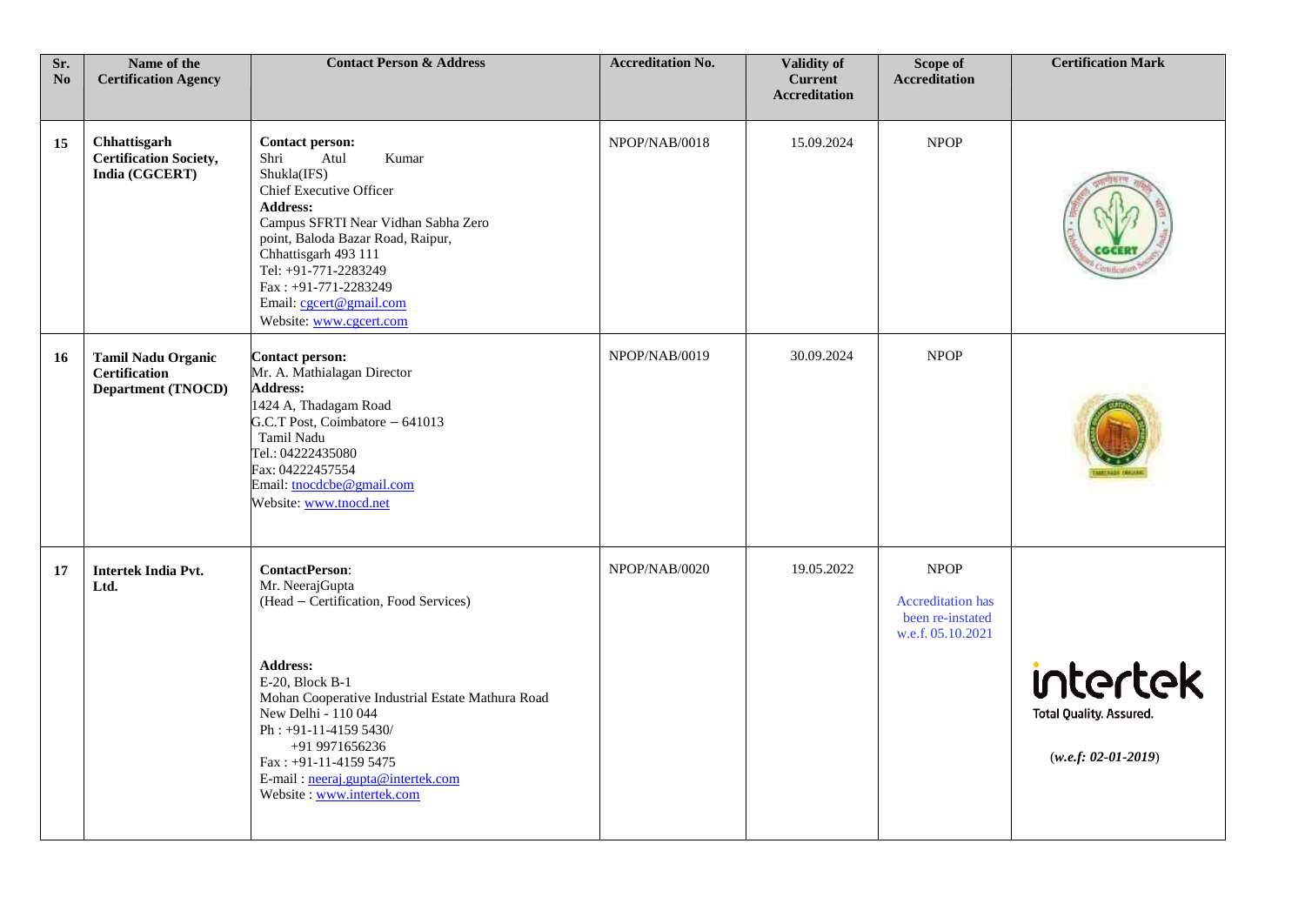| Sr.<br>$\bf No$ | Name of the<br><b>Certification Agency</b>                                  | <b>Contact Person &amp; Address</b>                                                                                                                                                                                                                                                                                                                          | <b>Accreditation No.</b> | Validity of<br><b>Current</b><br><b>Accreditation</b> | Scope of<br><b>Accreditation</b>  | <b>Certification Mark</b>                                                        |
|-----------------|-----------------------------------------------------------------------------|--------------------------------------------------------------------------------------------------------------------------------------------------------------------------------------------------------------------------------------------------------------------------------------------------------------------------------------------------------------|--------------------------|-------------------------------------------------------|-----------------------------------|----------------------------------------------------------------------------------|
| 18              | Madhya<br>Pradesh<br><b>State</b><br>Organic<br><b>CertificationAgency</b>  | <b>Contact Person:</b><br>Mr. K.S. Tekam<br><b>Managing Director</b><br><b>Address:</b><br>Vasundhara, B-II Office Complex<br>Gautam Nagar<br><b>Bhopal 462 023</b><br>Madhya Pradesh Tel:<br>0755 2600609<br>E-mail: md.mpsoca@gmail.com<br>Website: www.mpsoca.org                                                                                         | NPOP/NAB/0022            | 30.09.2023                                            | <b>NPOP</b><br>(w.e.f.01.10.2011) | mpsoca                                                                           |
| 19              | Odisha State<br>Organic<br><b>Certification</b><br><b>Agency</b><br>(OSOCA) | <b>Contact Person:</b><br>Mr.Subrat Kumar Mishra CEO<br><b>Address:</b><br>Plot No.-326, Baramunda,<br>Bhubaneswar, Dist. Khordha,<br>Orissa-751003<br>Phone-(0674) 2563639/2561783 Fax.-<br>(0674)2562078<br>Mobile No.- 9437211001<br>Email: ceoosoca@gmail.com<br>directorossca@rediffmail.com<br>Website:<br>www.ossopca.nic.in/osoca.aspx               | NPOP/NAB/0025            | 30.05.2024                                            | <b>NPOP</b>                       | GANIC CERTIA<br><b>ORUSSA STAT</b><br>Orissa<br><b>Syganic</b><br><b>WBANESY</b> |
| 20              | <b>Natural Organic</b><br><b>Certification Agro</b><br>Pvt. Ltd.            | <b>Contact Person:</b><br>Mr. Sanjay Deshmukh<br><b>Managing Director</b><br><b>Address:</b><br>Flat No. A-6, 3rd Floor,<br>Pol Heights, Above LodhaHospital,<br>Mumbai-Bangalore Highway,<br>Warhe, Pune-411058<br>Tel-91-20-65218063<br>Cell no. 09822006586, 8888810492<br>Email: nocaindia@gmail.com,<br>nocaagro@gmail.com<br>Website: www.nocaagro.com | NPOP/NAB/0026            | 14.02.2023                                            | <b>NPOP</b>                       | N<br>$(w.e.f:1-12-2011)$                                                         |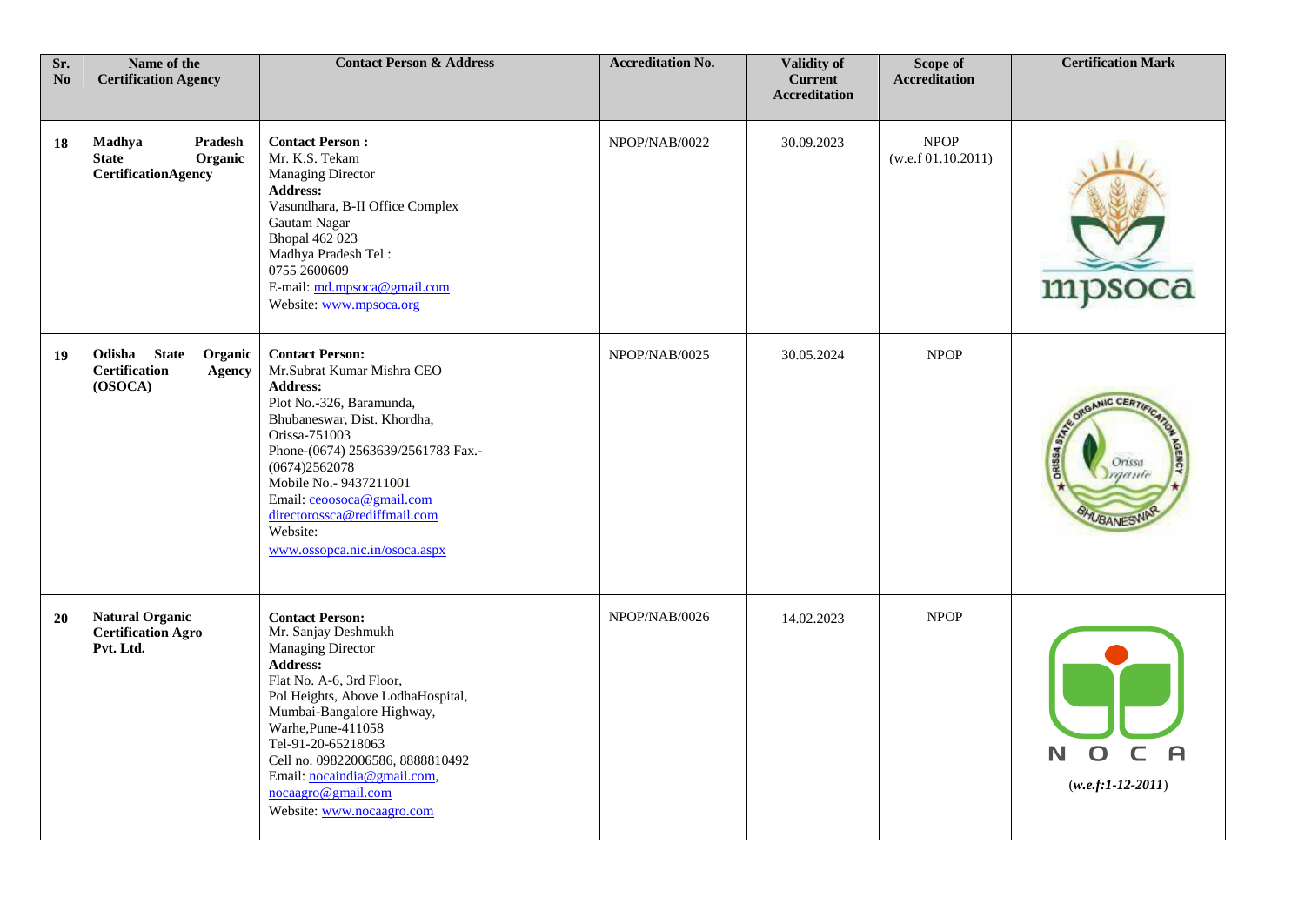| Sr.<br>No | Name of the<br><b>Certification Agency</b>                                  | <b>Contact Person &amp; Address</b>                                                                                                                                                                                                                                                                                           | <b>Accreditation No.</b> | Validity of<br><b>Current</b><br><b>Accreditation</b> | Scope of<br><b>Accreditation</b>                                                                              | <b>Certification Mark</b> |
|-----------|-----------------------------------------------------------------------------|-------------------------------------------------------------------------------------------------------------------------------------------------------------------------------------------------------------------------------------------------------------------------------------------------------------------------------|--------------------------|-------------------------------------------------------|---------------------------------------------------------------------------------------------------------------|---------------------------|
| 21        | <b>Fair Cert Certification</b><br><b>Services Pvt.Ltd.</b>                  | <b>Contact Person:</b><br>Dr. Pushkar Kulshrestha CEO<br><b>Address:</b><br>5th F. 504 3rd Eye Vision,<br>Opposite Shivalik Plaza,<br>Panjarapole, IIM Road, Ahmedabad,<br>Gujarat, India, 380015<br>Tel: +91-7282-231271/203017<br>Fax: +91-7282-231271<br>E-mail: cert.fair@gmail.com<br>Website: www.faircert.com          | NPOP/NAB/0027            | 14.02.2023                                            | <b>NPOP</b><br><b>Accreditation for</b><br>Processor and<br>Trader has been<br>suspended w.e.f.<br>08.04.2022 |                           |
| 22        | <b>Gujarat Organic</b><br><b>Products Certification</b><br>Agency (GOPCA)   | <b>Contact Person:</b><br>Mr. Mahebub Keshubhai Kureshi<br>Director<br><b>Address:</b><br>Beej Pramanan Bhavan Opp.<br>Gokul Row House,<br>Nr. Shyamal Cross Satellite,<br>Ahmedabad 380 015 Gujarat<br>Mob: +919825500813<br>Tel: +079-26740031<br>Fax: +079-26740031<br>E-mail: dirgopca@gmail.com<br>Website: www.gopca.in | NPOP/NAB/0028            | 19.06.2023                                            | <b>NPOP</b><br>(w.e.f)<br>20.06.2014)                                                                         |                           |
| 23        | <b>Uttar Pradesh State</b><br><b>Organic Certification</b><br><b>Agency</b> | <b>Contact Person:</b><br>Dr. A.P.<br>Srivastava<br>Director<br><b>Address:</b><br>Government Garden Campus<br>Kariyappa Road, Alambagh<br>Lucknow 226 005<br><b>Uttar Pradesh</b><br>Tel: $+91 - 0522 - 2451639$<br>Mobile: +917991202001<br>E-mail: upsoca.org@gmail.com<br>Website: www.upsoca.org                         | NPOP/NAB/0029            | 19.06.2023                                            | <b>NPOP</b><br>(w.e.f)<br>20.06.2014)                                                                         |                           |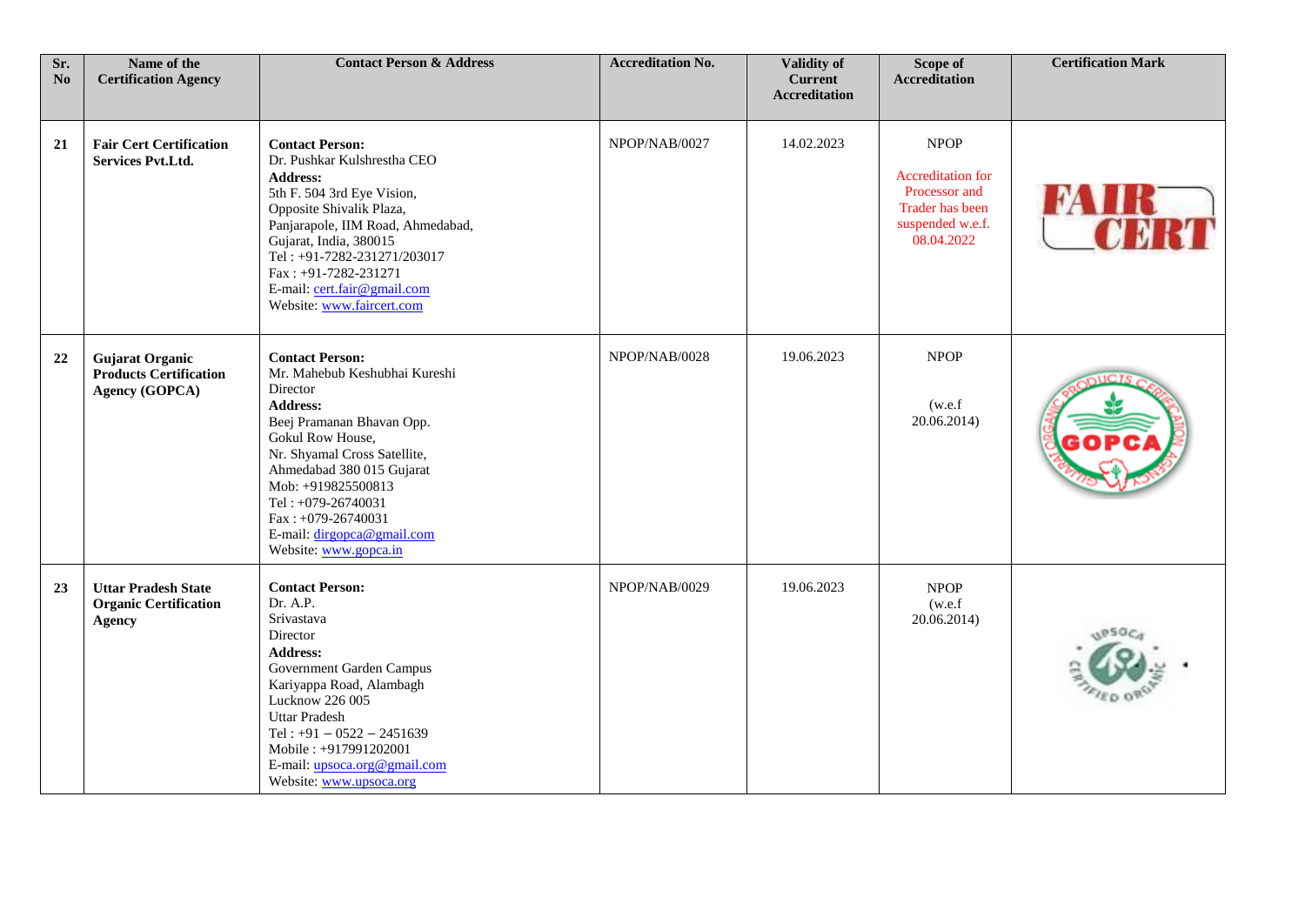| Sr.<br>N <sub>o</sub> | Name of the<br><b>Certification Agency</b>                            | <b>Contact Person &amp; Address</b>                                                                                                                                                                                                                                                                      | <b>Accreditation No.</b> | Validity of<br><b>Current</b><br><b>Accreditation</b> | Scope of<br><b>Accreditation</b>                                                                      | <b>Certification Mark</b> |
|-----------------------|-----------------------------------------------------------------------|----------------------------------------------------------------------------------------------------------------------------------------------------------------------------------------------------------------------------------------------------------------------------------------------------------|--------------------------|-------------------------------------------------------|-------------------------------------------------------------------------------------------------------|---------------------------|
| 24                    | Karnataka State Organic<br><b>Certification Agency</b>                | <b>Contact Person:</b><br>Mrs. M.H. Banthanal<br>Director<br><b>Address:</b><br>K.A.I.C Premises, Opp. Baptist Hospital Bellary<br>Road, Hebbal<br>Bangalore, Karnataka-560024<br>Tel: +91-9448990379<br>Mobile: 9448990350<br>E-mail: ksocabng@gmail.com<br>Website:<br>https://kssoca.karnataka.gov.in | NPOP/NAB/0030            | 16.02.2022                                            | <b>NPOP</b><br>(w.e.f)<br>17.08.2015)<br>Accreditation<br>has not been<br>renewed since<br>16.02.2022 | Pure & Organic            |
| 25                    | <b>Sikkim State Organic</b><br><b>Certification Agency</b><br>(SSOCA) | <b>Contact Person:</b><br>Shri Sudhir Giri<br>CEO<br>Address:<br>Ground Floor, Soil Testing Lab Building, ICAR Complex,<br>Tadong, Gangtok, Sikkim 737102<br>Tel: $+91 - 03592 - 232494$<br>$Fax: +91 - 03592 - 232495$<br>E-mail: ssoca2016@gmail.com<br>Website: www.ssoca.in                          | NPOP/NAB/0031            | 02.10.2022                                            | <b>NPOP</b><br>(w.e.f)<br>03.10.2016)                                                                 | KIM                       |
| <b>26</b>             | <b>Global Certification</b><br><b>Society</b>                         | <b>Contact Person:</b><br>Shri Prasanta Chowdhury<br>Chairman<br><b>Address:</b><br>Kesar Bagh Colony,<br>Mohal Nihang (Tika Nihang), near Dr. Chaudhary<br>Hospital, Palampur, Himachal 176 061.<br>Tel: 01894-234230<br>Fax:01894-230131<br>E-mail: chairman@glocert.org<br>Website: www.glocert.org   | NPOP/NAB/0032            | 02.10.2022                                            | <b>NPOP</b><br>(w.e.f)<br>03.10.2016)                                                                 | <b>FICA7</b>              |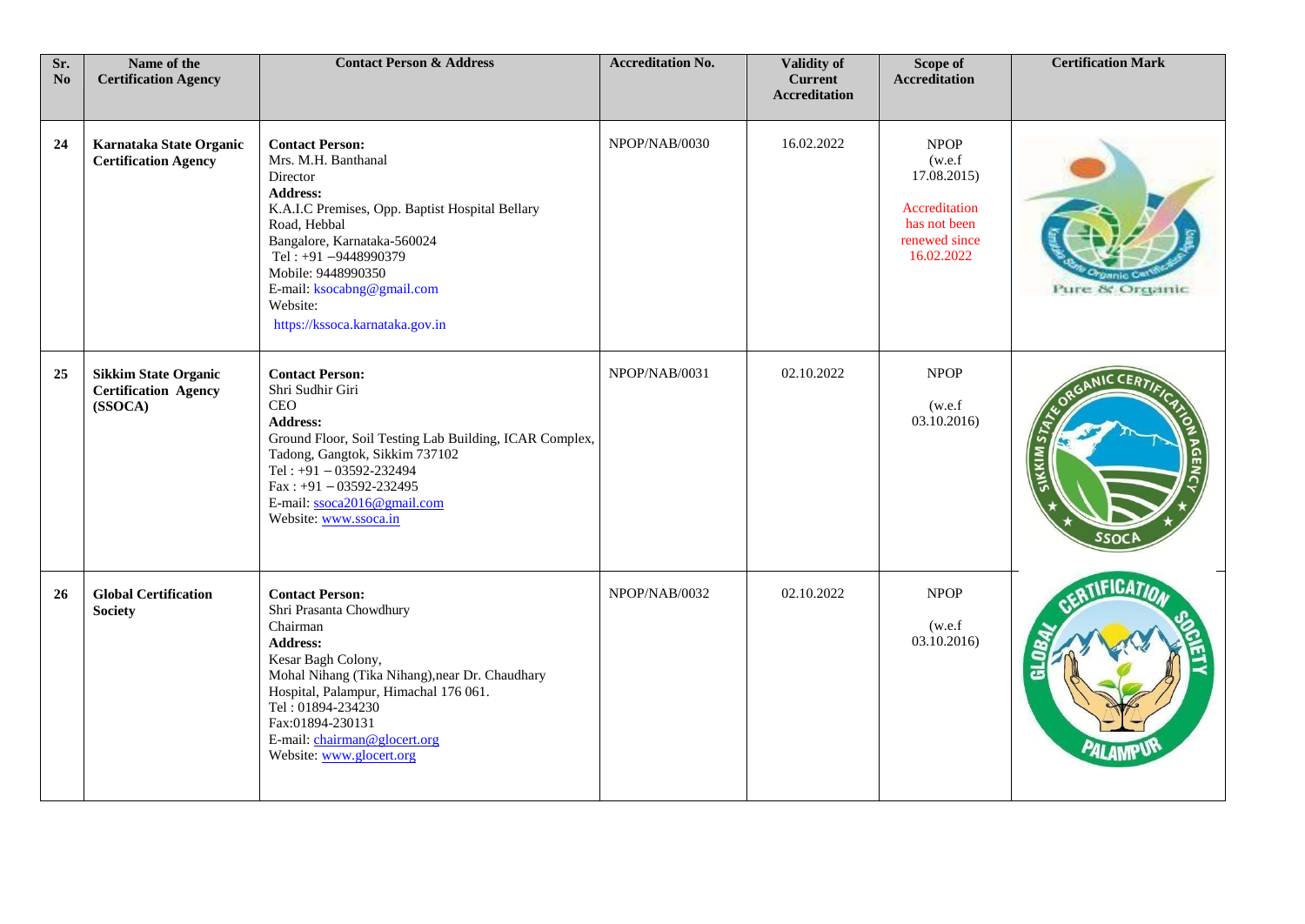| Sr.<br>N <sub>0</sub> | Name of the<br><b>Certification Agency</b>                                     | <b>Contact Person &amp; Address</b>                                                                                                                                                                                                                                           | <b>Accreditation No.</b> | <b>Validity of</b><br><b>Current</b><br><b>Accreditation</b> | Scope of<br><b>Accreditation</b>     | <b>Certification Mark</b>              |
|-----------------------|--------------------------------------------------------------------------------|-------------------------------------------------------------------------------------------------------------------------------------------------------------------------------------------------------------------------------------------------------------------------------|--------------------------|--------------------------------------------------------------|--------------------------------------|----------------------------------------|
| 27                    | <b>GreenCert Biosolutions</b><br>Pvt. Ltd                                      | <b>Contact Person:</b><br>Mr. Sujit Raghunath Kaisare CEO<br><b>Address:</b><br>B13, Anandmayi Apt, Karve<br>Road Erandwane, Pune-<br>411004<br>Tel: $+91 - 9850914230$<br>E-mail:<br>ceo@greencertindia.in,contactus<br>@greencertindia.in<br>Website: www.greencertindia.in | NPOP/NAB/0033            | 02.10.2022                                                   | <b>NPOP</b><br>(w.e.f)<br>03.10.2016 | GreenCert                              |
| 28                    | <b>Telangana State Organic</b><br><b>Certification Authority</b>               | <b>Contact Person:</b><br>Dr. K Keshavulu<br>Director<br><b>Address:</b><br>HACA Bhawan,<br>1st Floor. 5-10-193, Opp. Public Garden Hyderabad 500<br>004<br>Tel: 040-23237016, 040-23235939<br>E-mail: tsscadir@gmail.com<br>Website: www.tssoca.telangana.gov.in             | NPOP/NAB/0034            | 31.05.2024                                                   | <b>NPOP</b><br>(w.e.f)<br>01.06.2018 | <i><b>DERAB</b></i>                    |
| 29                    | <b>Bihar State Seed and Organic</b><br><b>Certification Agency</b><br>(BSSOCA) | <b>Contact Person:</b><br>Mr. Ashok Prasad<br>Director<br>Address:<br>Bihar Pramanan Bhawan,<br>Mithapur Farm, Patna 800 001<br>Tel: 9431818706, 8177954352<br>E-mail: sca.patna@rediffmail.com<br>Website: www.bssca.co.in                                                   | NPOP/NAB/0035            | 02.02.2023                                                   | <b>NPOP</b><br>(w.e.f 03.02.2020)    | <b>ORGANIC</b><br><b>CERTIFICATION</b> |